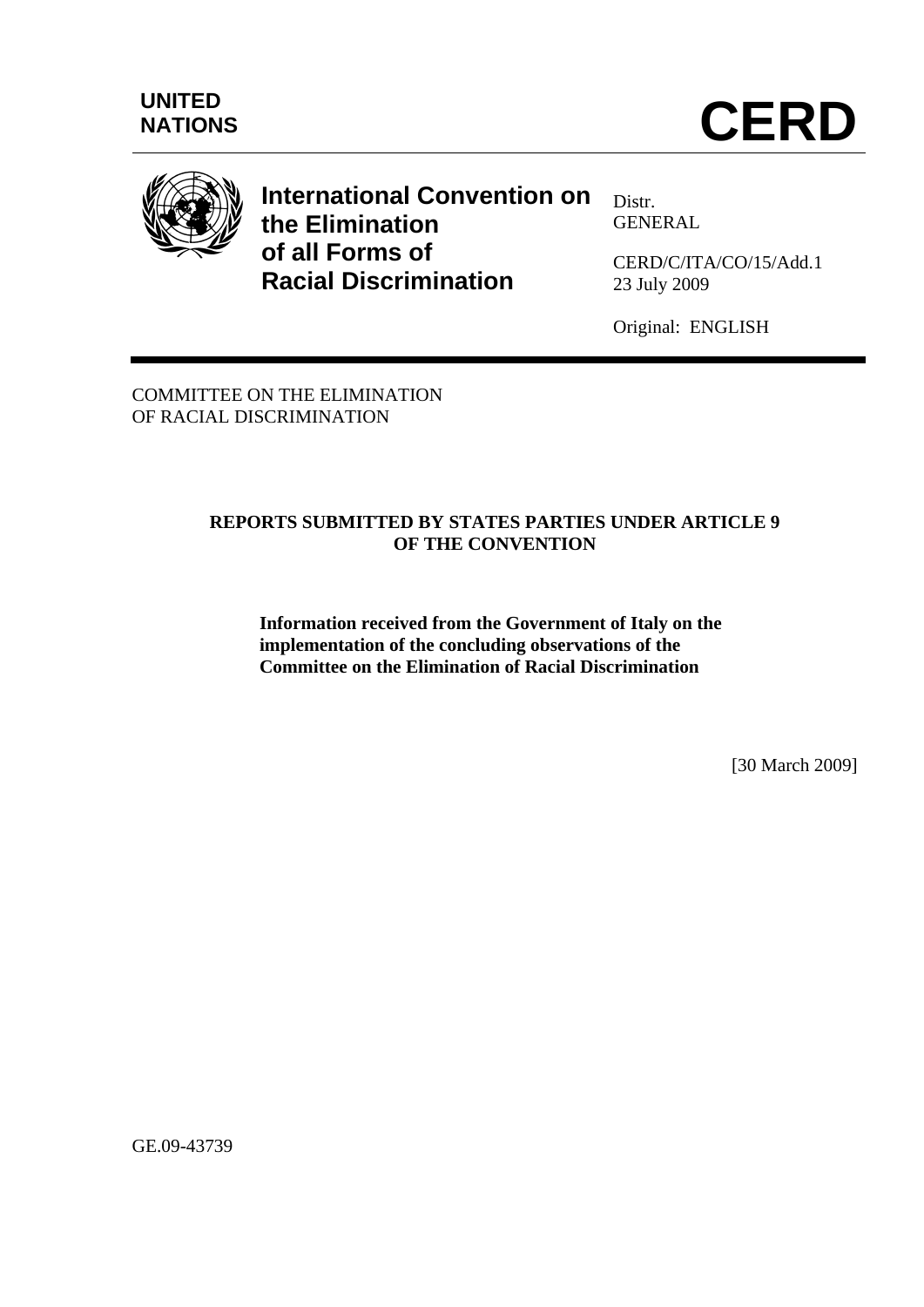### **Follow-up reply, to be taken up in connection with the consideration of the fourteenth and fifteenth periodic reports of Italy (CERD/C/ITA/15), the list of issues raised by the Committee on the Elimination of Racial Discrimination and the reply of Italy to the list of issues**

1. Further to the consideration of the fourteenth and fifteenth periodic reports of Italy relating to the International Convention on the Elimination of All Forms of Racial Discrimination, in particular the request of the Committee on the Elimination of Racial Discrimination in paragraph 28 of the concluding observations (CERD/C/ITA/CO/15), Italy is in a position to provide the following additional information on paragraphs 13, 18 and 22 of the concluding observations.

# **Paragraph 13**

2. The Committee notes that the State party has not yet established an independent national human rights institution. It also takes note of the pledge made to establish a national human rights institution during the election to the Human Rights Council and the approval of a bill by the Chamber of Deputies on 4 April 2007 with a view to establishing such an institution in accordance with the Paris Principles (art. 2).

#### 3. **The Committee recommends that the State party undertake, in consultation with a broad base of civil society representatives and with the support of the Office of the United Nations High Commissioner for Human Rights, the necessary steps to proceed with the establishment of an independent national human rights institution in accordance with the Paris Principles.**

4. As regards the legislative process for the creation of a national human rights institution, during the XVI Italian Legislature three bills have been recently introduced both in the Chamber of Deputies and in the Senate to establish a body to promote and protect human rights according to the Paris Principles. The Government announced in December 2008 that it is preparing its own bill on this issue. The drafting process is already under way within the administrations concerned.

## **Paragraph 18**

5. The Committee is concerned by allegations that foreigners held in the temporary stay and assistance centre  $(CPTA)^{1}$  $(CPTA)^{1}$  $(CPTA)^{1}$  of Lampedusa are not properly informed of their rights, do not have access to a lawyer and face collective expulsion. It is further concerned about reports that detention conditions in this centre are unsatisfactory in terms of overcrowding, hygiene, food, medical care and that some immigrants have suffered ill-treatment (art.5).

6. **The State party is encouraged to improve the conditions of the CPTAs and the reception and identification centres to ensure that adequate health care and better living conditions are provided. It also recalls the obligation of the State party to undertake** 

 $\overline{a}$ 

<span id="page-1-0"></span><sup>1</sup> *Centro di Permanenza Temporanea e Assistenza*.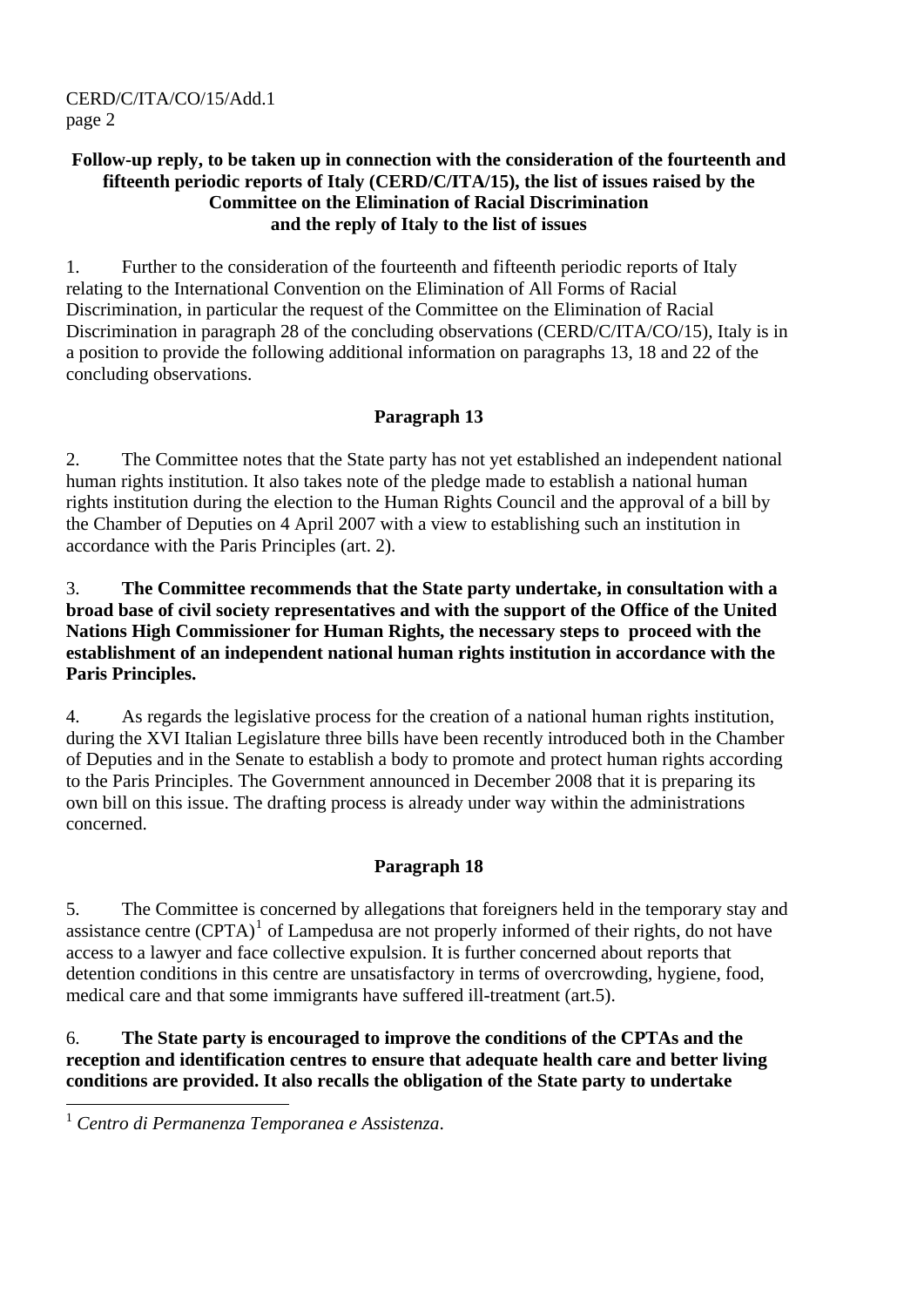**measures to ensure that conditions in centres for refugees and asylum-seekers conform to international standards. Furthermore, the Committee recommends that the State party undertake measures to ensure that non-citizens are not returned or removed to a country or territory where they may be subject to serious human rights violations, including torture and cruel, inhuman or degrading treatment or punishment.** 

7. As regards the conditions for foreigners in the Lampedusa Centre, it should be recalled that an agreement between the International Organization for Migration, the Office of the United Nations High Commissioner for Refugees (UNHCR) and the Italian Red Cross has been in force since 2006 to assure informative and legal assistance as provided for in the framework of the Praesidium I Project to improve reception measures in the face of migratory flows to Lampedusa through the financial support of the European Commission programme Argo 2005.

8. In line with appreciable results in this field, the European Commission renewed its financial assistance from 1 March, 2007 to 1 March 2008 (the so-called Praesidium II Project to consolidate reception capability in the face of migratory flows to Lampedusa and other places on the coast of Sicily i.e. the cities of Trapani, Caltanissetta and Siracusa).

9. Within the framework of the Praesidium III Project, with the joint financial support of the European Commission and the Department of Civil Liberties and Immigration of the Italian Ministry of the Interior, new agreements to be implemented in Sicily, Sardinia, Apulia and Calabria regions were signed on 1 July, 2008 with the above-mentioned organizations, also including Save the Children.

10. These organizations provided their contribution through information for foreigners about Italian legislation in force concerning irregular immigration, trafficking, regular entry into Italian territory, voluntary or agreed repatriation, and through support from a legal point of view. Specific attention is devoted to foreign children. They also assist authorities during the identification process and guarantee health and social assistance.

11. Furthermore an agreement was signed on 5 August 2008 between the Department for Civil Liberties and Immigration of the Ministry of the Interior and the National Institute for Health, Migrants and Poverty to provide for free health assistance and training of personnel within the health unit of the Lampedusa Centre as well as for public health services on the island.

12. Following a multicultural approach and with full respect for cultural identity, this health task force worked for three months to strengthen all the necessary measures to promptly identify and treat health conditions and to screen migrants and citizens for dermatological, infectious and gynaecological conditions.

13. As regards measures to ensure that non-citizens are not returned or removed to a country or territory where they may be subject to serious human rights violations, including torture and cruel, inhuman or degrading treatment or punishment, it is worth mentioning that *refoulement* is not allowed, especially in cases in which the individual to be returned is a social danger or when there is the risk that he might be subjected to torture or inhuman or degrading treatment in the country of origin. Moreover relevant return operations are fully documented and, at the